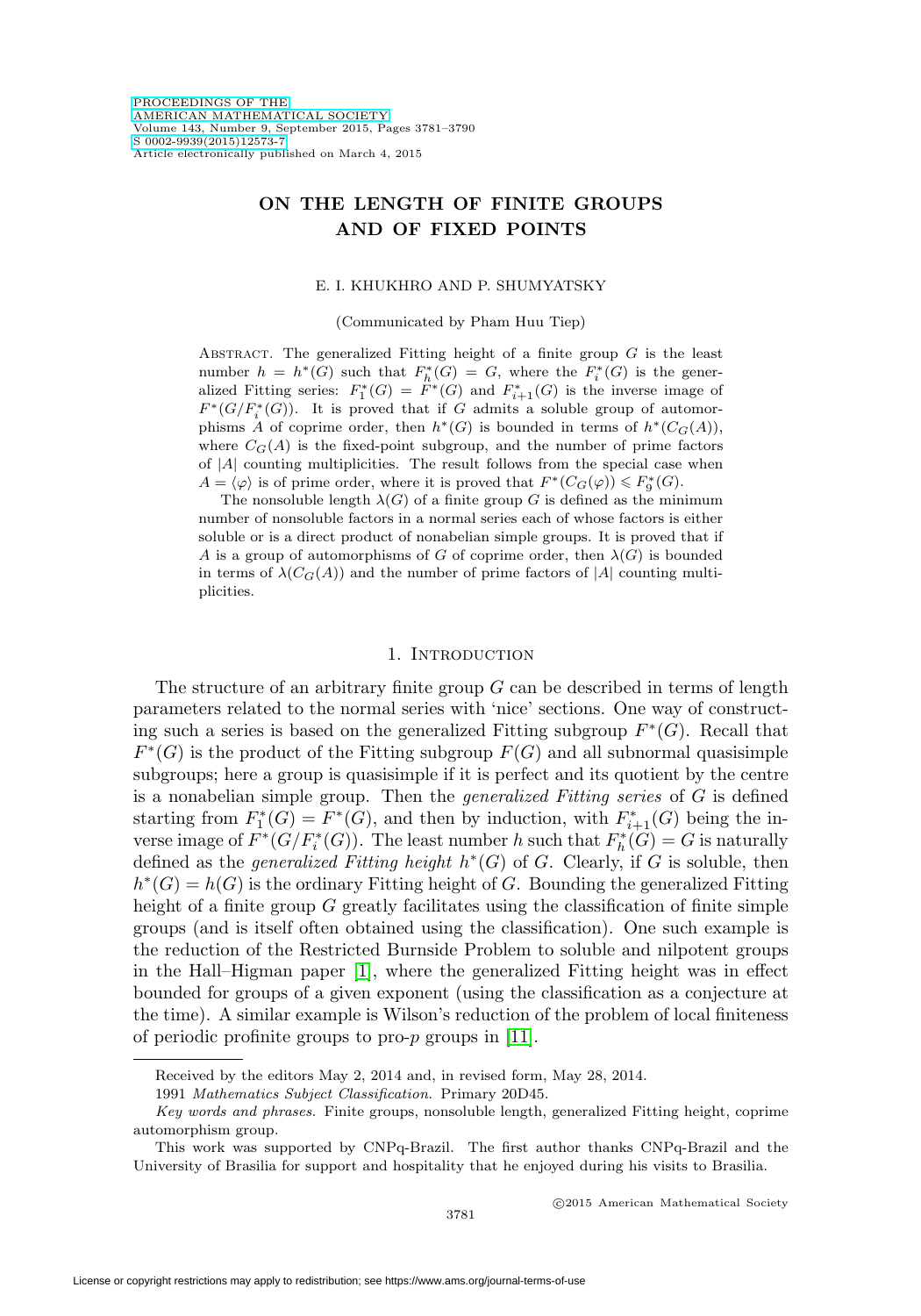Another useful, more rough, length parameter is the *nonsoluble length*  $\lambda(G)$  of a finite group  $G$ , which is defined as the minimum number of nonsoluble factors in a normal series, each of whose factors either is soluble or is a direct product of nonabelian simple groups. More precisely, consider normal series

$$
1 = G_0 \leqslant G_1 \leqslant \cdots \leqslant G_{2h+1} = G
$$

in which for i even the factor  $G_{i+1}/G_i$  is soluble (possibly trivial), and for i odd the factor  $G_{i+1}/G_i$  is a (nonempty) direct product of nonabelian simple groups. Then the nonsoluble length  $\lambda(G)$  is equal to the minimum possible value of h. (In particular, the group is soluble if and only if its nonsoluble length is 0.) Bounding the nonsoluble length was one of the steps in Wilson's paper [\[11\]](#page-9-0); more recently we used this parameter in the study of both finite and profinite groups in  $[4, 5]$  $[4, 5]$ .

In the present paper we consider the generalized Fitting height and nonsoluble length of a finite group G relative to the same parameters of the fixed-point subgroup  $C_G(A)$  of a soluble group of automorphisms A of coprime order. The results are modelled on Thompson's paper  $[8]$ , where in the case of soluble groups  $G, A$  of coprime orders, a bound for the Fitting height of G was obtained in terms of the Fitting height of the fixed-point subgroup  $C_G(A)$  and the number of prime factors of  $|A|$  counting multiplicities.

<span id="page-1-1"></span>**Theorem 1.1.** Suppose that a finite group G admits a soluble group of automorphisms A of coprime order. Then its generalized Fitting height  $h^*(G)$  is bounded in terms of the generalized Fitting height  $h^*(C_G(A))$  of the fixed-point subgroup  $C_G(A)$ and the number of prime factors of  $|A|$  counting multiplicities.

In the proof we use the underlying result of Thompson [\[8\]](#page-9-3) for soluble groups in the special case when  $A = \langle \varphi \rangle$  is of prime order; then  $F(C_G(\varphi)) \leq F_4(G)$ . In fact, we also obtain an analogous result for the generalized Fitting height.

<span id="page-1-0"></span>**Theorem 1.2.** Suppose that a finite group G admits an automorphism  $\varphi$  of prime order coprime to |G|. Then  $F^*(C_G(\varphi)) \leq F_9^*(G)$ .

The proof of Theorem [1.2](#page-1-0) uses the following consequences of the classification: the validity of Schreier's conjecture on solubility of outer automorphism groups of non-abelian finite simple groups and the result of Wang and Chen [\[10\]](#page-9-4) that in a finite nonabelian simple group the fixed-point subgroup of an automorphism of coprime order cannot be a nilpotent group. Theorem [1.1](#page-1-1) follows from Theorem [1.2](#page-1-0) by a straightforward induction, which furnishes the bound  $h^*(G) \leq 9^{\alpha(|A|)} \cdot h^*(C_G(A)) +$  $(9^{\alpha(|A|)}-1)/8$ , where |A| is the product of  $\alpha(|A|)$  primes. We have no reason to believe that this bound is anywhere near a sharp one. It is worth mentioning that in the soluble case the original bound of Thompson,  $h(G) \leqslant 5^{\alpha(|A|)} \cdot h(C_G(A))$  (and  $h(G) \leqslant 5^{\alpha(|A|)}$  if  $h(C_G(A)) = 0$  when  $C_G(A) = 1$ , was later drastically improved by various authors, with the first linear bound obtained by Kurzweil [\[6\]](#page-9-5), and the definitive sharp bound by Turull [\[9\]](#page-9-6). We hope that similar improvements can be made for the bound in Theorem [1.1.](#page-1-1)

We now state a similar result for the nonsoluble length.

<span id="page-1-2"></span>**Theorem 1.3.** Suppose that a finite group G admits a group of automorphisms A of coprime order. Then its nonsoluble length  $\lambda(G)$  is bounded in terms of the nonsoluble length  $\lambda(C_G(A))$  of the fixed-point subgroup  $C_G(A)$  and the number of prime factors of  $|A|$  counting multiplicities.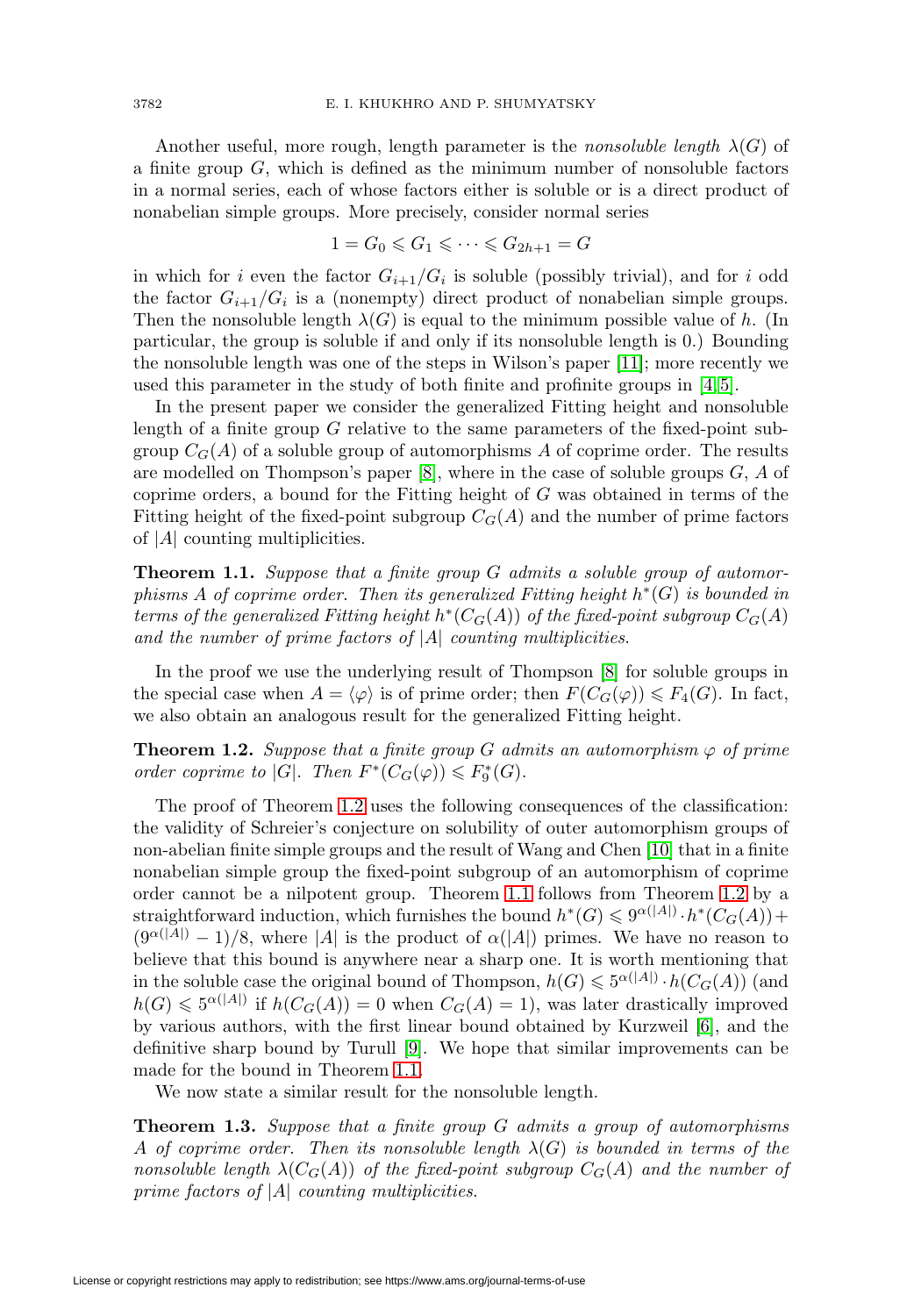The proof of Theorem [1.3](#page-1-2) follows from the main case, where  $A = \langle \varphi \rangle$  is of prime order, and  $G = [G, \varphi]$ , where we prove that  $\lambda(G) \leq \lambda(C_G(\varphi)) + 1$ . Straightforward induction then gives the bound  $\lambda(G) \leq 2^{\alpha(|A|)}(\lambda(C_G(A)) + 1) - 1$  in Theorem [1.3.](#page-1-2) The proof uses the classification as much as the validity of Schreier's conjecture on solubility of outer automorphism groups of nonabelian finite simple groups.

The coprimeness conditions are unavoidable in all our theorems. For Theorems [1.1](#page-1-1) and [1.2](#page-1-0) this was shown even for soluble groups by examples in Thompson's paper [\[8\]](#page-9-3). For Theorem [1.3](#page-1-2) one can take a repeated wreath product  $G = S \wr (S \wr (\dots (S \wr S) \dots))$  of a simple group S containing an element a of prime order with soluble centralizer  $C_S(a)$ . Let  $b \in S$  be a conjugate of a different from a. Then the element  $(b, a, a, \ldots, a)$  in the base of the last wreath product has a soluble centralizer in  $G$ , while the nonsoluble length of  $G$  is unbounded.

Throughout the paper we use without special references the well-known property of coprime actions: if a group A acts by automorphisms on a finite group G of coprime order,  $(|A|, |G|) = 1$ , then  $C_{G/N}(A) = C_G(A)N/N$  for any A-invariant normal subgroup  $N$ . We usually use the same letter to denote induced automorphisms of invariant sections.

### 2. Generalized Fitting height

<span id="page-2-2"></span>In this section we obtain bounds for the generalized Fitting height in terms of the generalized Fitting height of the fixed-point subgroup of a group of automorphisms. Recall that the generalized Fitting subgroup  $F^*(G)$  of a finite group G is the product of the Fitting subgroup  $F(G)$  and the characteristic subgroup  $E(G)$ , which is a central product of all subnormal quasisimple subgroups of G, that is,  $E(G) = \prod Q_i$ over all  $Q_i$  such that  $Q_i$  is subnormal in  $G, Z(Q_i) \leqslant [Q_i, Q_i],$  and  $S_i = Q_i/Z(Q_i)$  is a nonabelian simple group. Then  $[F(G), E] = 1$  and  $E(G)/Z(E(G)) \cong F^*(G)/F(G)$ is the direct product of the  $S_i$ . Acting by conjugation, the group G permutes the factors  $Q_i$  and  $C_G(F^*(G)) \leq F(G)$ . The following fact (see, for example, [\[4,](#page-9-1) Lemma 2.1]) is a well-known consequence of Schreier's conjecture on solubility of outer automorphism groups of nonabelian finite simple groups confirmed by the classification.

<span id="page-2-0"></span>**Lemma 2.1.** Let  $L/S(G) = F^*(G/S(G))$  be the generalized Fitting subgroup of the quotient by the soluble radical  $S(G)$  of a finite group G, and let K be the kernel of the permutational action of G on the set of subnormal simple factors of  $L/S(G)$ . Then  $K/L$  is soluble.

The following elementary lemma may also be known.

<span id="page-2-1"></span>**Lemma 2.2.** Let N be a soluble normal subgroup of a finite group G. If  $x \in F^*(G)$ , then  $x \in F(N\langle x \rangle)$ .

*Proof.* We claim that  $[N\langle x\rangle, x, \ldots, x] = 1$  if x is repeated sufficiently many times. Write  $x = yz$ , where  $y \in F(G)$  and  $z \in E(G)$ . Since  $[N\langle x \rangle, x] \leq N \cap F^*(G) \leq F(G)$ and  $[F(G), z] = 1$ , we have

$$
[N, x, x, \dots, x] \leqslant [F(G), yz, \dots, yz]
$$

$$
= [F(G), y, \dots, y].
$$

The commutator on the right becomes trivial if it is sufficiently long, because  $F(G)$ is nilpotent. As a result,  $x \in F(N\langle x \rangle)$  by Baer's theorem (see [\[2,](#page-8-1) Satz III.6.15]).  $\Box$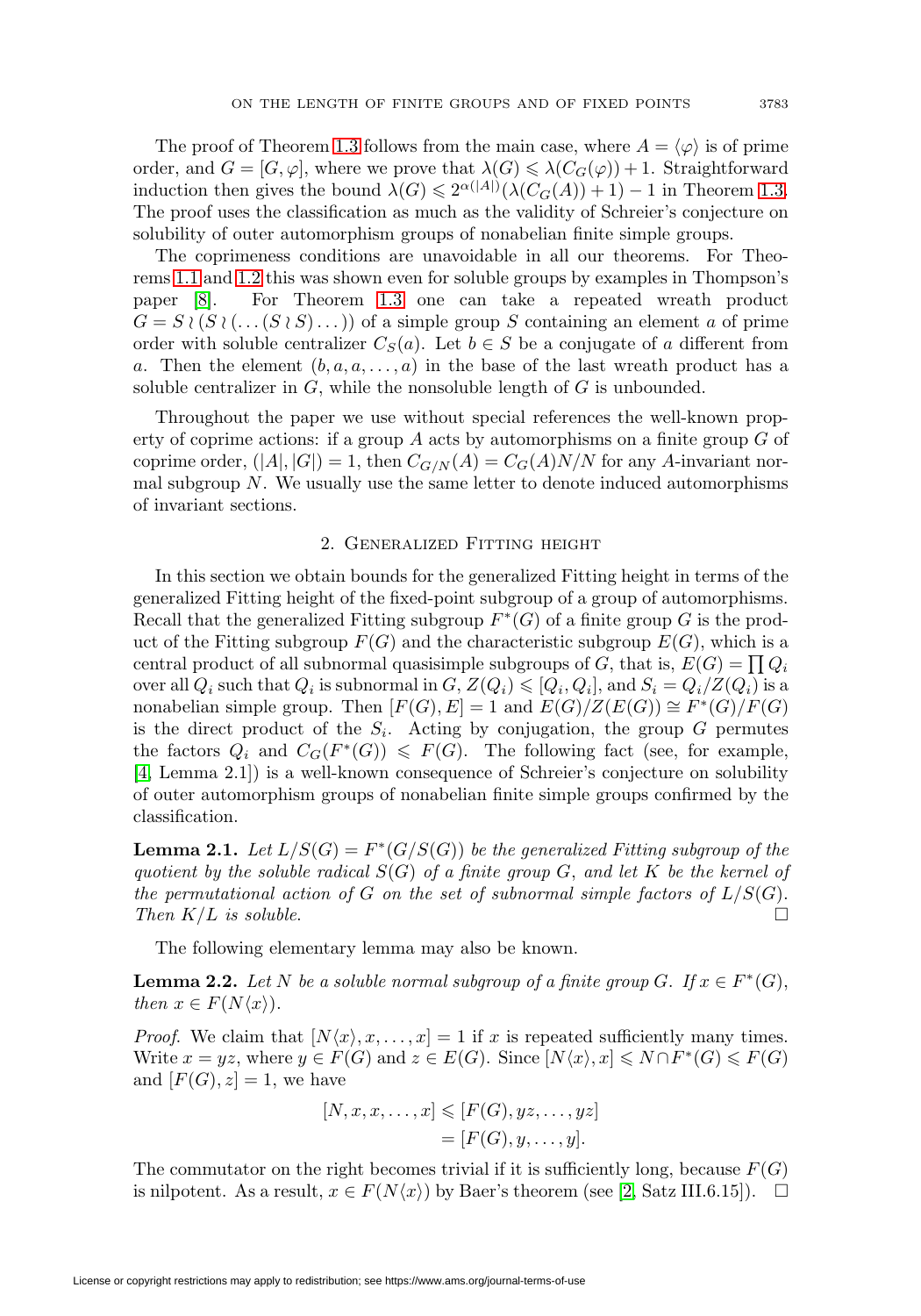We shall use without special references the following well-known properties of the generalized Fitting subgroups relative to normal subgroups: if  $N \leq G$ , then  $F^*(N) = F^*(G) \cap N$  and  $F^*(G)N/N \leq F^*(G/N)$ . These and other properties follow, for example, from the fact that  $F^*(G)$  is the set of all elements of G that induce inner automorphisms on every chief factor of  $G$ ; see, for example, [\[3,](#page-9-7) Ch. X, §13]. It is easy to see that similar properties hold for the higher terms of the generalized Fitting series: if  $N \leq G$ , then  $F_i^*(N) = F_i^*(G) \cap N$  and  $F_i^*(G)N/N \leq$  $F_i^*(G/N)$ .

*Proof of Theorem* [1.2.](#page-1-0) We have a finite group G admitting an automorphism  $\varphi$ of prime order p coprime to |G|. We need to show that  $F^*(C_G(\varphi)) \leq F^*_9(G)$ . Recall that  $S(G)$  denotes the soluble radical of G. Let L be the inverse image of  $F^*(G/S(G))$  and let  $L/S(G) = S_1 \times \cdots \times S_m$ , where the  $S_i$  are nonabelian simple groups. Let K denote the kernel of the permutational action of G on  $\{S_1,\ldots,S_m\}$ . The quotient  $K/L$  is soluble by Lemma [2.1.](#page-2-0)

## <span id="page-3-0"></span>**Lemma 2.3.** We have the inclusion  $F^*(C_G(\varphi)) \leq K$ .

*Proof.* We argue by contradiction. Let  $x \in F^*(C_G(\varphi)) \setminus K$ . Consider the quotient  $\overline{G} = G/S(G)$ . Since  $C_{\overline{G}}(\varphi)$  is the image of  $C_G(\varphi)$ , then also  $\overline{x} \in F^*(C_{\overline{G}}(\varphi)) \setminus \overline{K}$ . Thus we can assume that  $S(G) = 1$  and  $L = S_1 \times \cdots \times S_m$ . Then x must permute these factors nontrivially. Since  $x \in C_G(\varphi)$ , the element x also permutes the orbits of  $\varphi$  in the permutational action on  $\{S_1,\ldots,S_m\}$ . If x really moves some nontrivial  $\varphi$ -orbit, say,  $\{S_{i_1},...,S_{i_n}\}\$ , then x moves the 'diagonal' nonabelian simple group  $D = C_G(\varphi) \cap (S_{i_1} \times \cdots \times S_{i_p})$ . Since  $S_{i_1} \times \cdots \times S_{i_p}$  is a subnormal subgroup, D is subnormal in  $C_G(\varphi)$  and therefore is normal in  $F^*(C_G(\varphi))$ , contrary to being moved by x.

Thus, x stabilizes every nontrivial  $\varphi$ -orbit  $\{S_{i_1},\ldots,S_{i_p}\}$ . Since the centralizer of  $\varphi$  as a cycle of length p in the symmetric group on p symbols is  $\langle \varphi \rangle$  and p is coprime to |G|, it follows that x must leave each factor  $S_{i_1}, \ldots, S_{i_p}$  fixed.

Therefore x must really move some of the one-element orbits of  $\varphi$ , say,  $S_i^x = S_j \neq$  $S_i$ , where both  $S_i$  and  $S_j$  are  $\varphi$ -invariant. By the result of Wang and Chen [\[10\]](#page-9-4) based on the classification,  $C_{S_i}(\varphi)$  cannot be a nilpotent group. If  $x \in F(C_G(\varphi))$ , then we obtain a contradiction, since  $[C_{S_i}(\varphi), x] \leq F(C_G(\varphi))$ , and yet the projection of  $[C_{S_i}(\varphi), x]$  onto  $S_i$  covers  $C_{S_i}(\varphi)$ , which is not nilpotent. It remains to consider the case where  $x \in F^*(C_G(\varphi)) \setminus F(C_G(\varphi))$ . Then at least one of the quasisimple components Q of  $F^*(C_G(\varphi))$  is not contained in K and moves  $S_i$ . Let M be a minimal normal subgroup of  $C_{S_i}(\varphi)$ . Since  $C_{S_i}(\varphi)$  is subnormal in  $C_G(\varphi)$ , it follows that  $M \leq F^*(C_G(\varphi))$ . If M is nilpotent, then  $[M, Q] = 1$ . If M is nonsoluble, then it is a product of quasisimple components of  $F^*(C_G(\varphi))$  which are all different from  $Q \nleq L$ , and then, too,  $[M, Q] = 1$ . In either case we obtained a contradiction with  $[M, Q]$  having nontrivial projection onto  $S_i$ .

We now complete the proof of Theorem [1.2.](#page-1-0) Recall that  $L/S(G) = F^*(G/S(G))$ and  $K$  is the kernel of the permutational action of  $G$  on the set of subnormal simple factors of  $L/S(G)$ . By Lemma [2.3](#page-3-0) we know that  $F^*(C_G(\varphi))$  is contained in K. Therefore  $F^*(C_G(\varphi)) \leq F^*(C_K(\varphi))$ . Since  $F_9^*(K) \leq F_9^*(G)$ , it is sufficient to prove that  $F^*(C_K(\varphi)) \leq F^*_9(K)$ . Thus, we can assume from the outset that  $G = K$ .

Let  $x \in F^*(C_G(\varphi))$  and let  $X = \langle x^G \rangle$  be the normal closure of x. It is sufficient to prove that  $X \leq F_9^*(G)$ . Consider the soluble subgroup  $H = S(X)\langle x \rangle$ .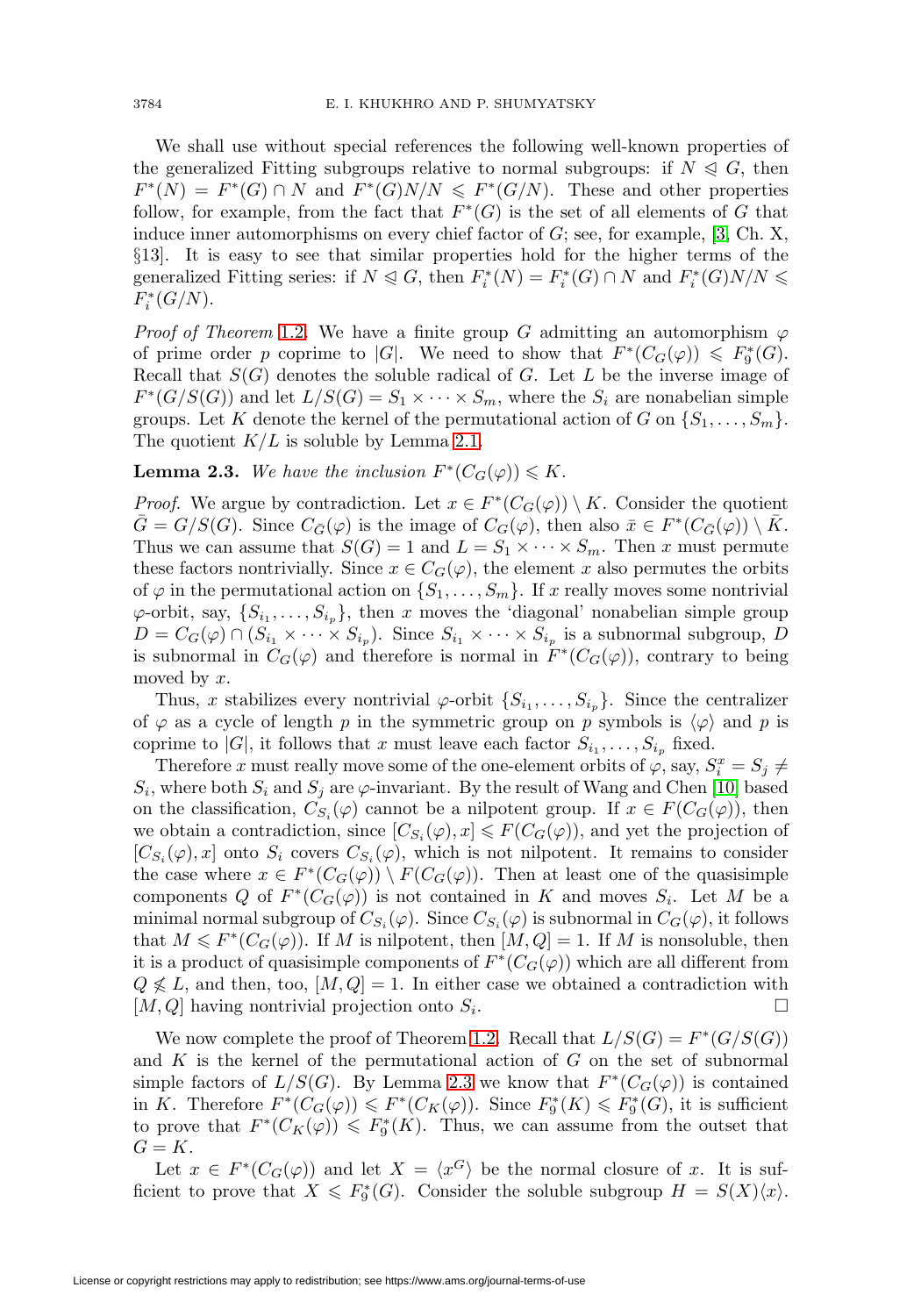By Lemma [2.2](#page-2-1) applied to  $C_G(\varphi)$  with  $N = C_{S(X)}(\varphi)$ , we obtain that

$$
x \in F(C_{S(X)}(\varphi)\langle x \rangle) = F(C_H(\varphi)).
$$

Then  $x \in F_4(H)$  by Thompson's theorem [\[8\]](#page-9-3).

Therefore,  $[x, S(X)] \leq F_4(H) \cap S(X) \leq F_4(S(X)) \leq F_4(G)$ . In the quotient  $\bar{G} = G/F_4(G)$  this means that  $\bar{x} \in C_{\bar{G}}(S(\bar{X}))$ . Since  $X = \langle x^G \rangle$ , it follows that  $S(\bar{X}) \leq Z(\bar{X})$ . Then  $F^*(\bar{X}) = S(\bar{X})(\bar{L} \cap \bar{X})$  because  $L/S(G)$  is a direct product of simple groups and  $G/L$  is soluble. Therefore  $X/F^*(X)$  is a soluble group. Since  $F^*(\bar{X}) \leq F^*(\bar{G})$ , we obtain that the image  $\tilde{X}$  of X in  $\tilde{G} = G/F_5^*(G)$  is a soluble group.

We now apply Thompson's theorem [\[8\]](#page-9-3) to  $\tilde{X}$ . Namely, since  $\tilde{x} \in F^*(C_{\tilde{X}}(\varphi)) =$  $F(C_{\tilde{X}}(\varphi))$ , we have  $\tilde{x} \in F_4(\tilde{X})$ . Then  $\tilde{X} = F_4(\tilde{X}) \leq F_4(\tilde{G})$ . As a result,  $X \leq$  $F_9^*(G)$ , as required.

*Proof of Theorem [1.1.](#page-1-1)* We have a finite group G admitting a soluble group of automorphisms A of coprime order. We are going to prove that the generalized Fitting height  $h^*(G)$  satisfies the inequality  $h^*(G) \leq 9^{\alpha} \cdot h^*(C_G(A)) + (9^{\alpha}-1)/8$ , where |A| is a product of  $\alpha = \alpha(|A|)$  primes (counting multiplicities). We proceed by induction on  $\alpha(|A|)$ . Let  $h = h^*(C_G(A))$ . When  $\alpha(|A|) = 1$ , it follows from Theorem [1.2](#page-1-0) that  $C_G(A) \leq F_{9h}^*(G)$ , and then  $G/F_{9h}^*(G)$  is nilpotent by Thompson's theorem [\[7\]](#page-9-8). Thus,  $h^*(G) \leq 9h + 1$ . For  $\alpha(|A|) > 1$ , let  $A_0$  be a normal subgroup of prime index in A. Then  $C_G(A_0)$  admits the group of automorphisms  $A/A_0$  of prime order and  $C_{C_G(A_0)}(A/A_0) = C_G(A)$ . By the above,  $h^*(C_G(A_0)) \leq 9h + 1$ . By induction applied to  $A_0$  we obtain

$$
h^*(G) \le 9^{\alpha - 1} \cdot (9h + 1) + (9^{\alpha - 1} - 1)/8
$$
  
=  $9^{\alpha} \cdot h + (9^{\alpha} - 1)/8$ ,

as required.  $\square$ 

### 3. Nonsoluble length

Recall that the nonsoluble length  $\lambda(G)$  of a finite group G is the minimum number of nonsoluble factors in a normal series each of whose factors is either soluble or is a direct product of nonabelian simple groups. Consider the 'upper nonsoluble series' of G, which by definition starts from the soluble radical  $M_1 = S(G)$ , then  $L_1$ is the full inverse image of  $F^*(G/M_1)$ , and then by induction  $M_k$  is the full inverse image of the soluble radical of  $G/L_{k-1}$  and  $L_k$  the full inverse image of  $F^*(G/M_k)$ . It is easy to show that  $\lambda(G) = m$ , where m is the first positive integer such that  $M_{m+1} = G$ . In the normal series

<span id="page-4-0"></span>(1) 
$$
1 = L_0 \leq M_1 < L_1 \leq M_2 < \cdots \leq M_{m+1} = G
$$

each quotient  $U_i = L_i/M_i$  is a (nontrivial) direct product of nonabelian simple groups, and each quotient  $M_i/L_{i-1}$  is soluble (possibly trivial). Since  $L_i/M_i =$  $F^*(G/M_i)$ , the properties mentioned at the beginning of §[2](#page-2-2) apply. In particular, if we write one of those nonsoluble quotients as a direct product  $U_k = S_1 \times \cdots \times S_t$ of nonabelian simple groups  $S_i$ , then the set of these factors  $S_i$  is unique, characterized as the set of subnormal simple subgroups of  $G/M_k$ . The group G and its automorphisms permute these subnormal factors, and for brevity we simply speak of their orbits on  $U_k$  meaning orbits in this permutational action. The subgroup  $L_k/M_k$  contains its centralizer in  $G/M_k$ . The kernel of the permutational action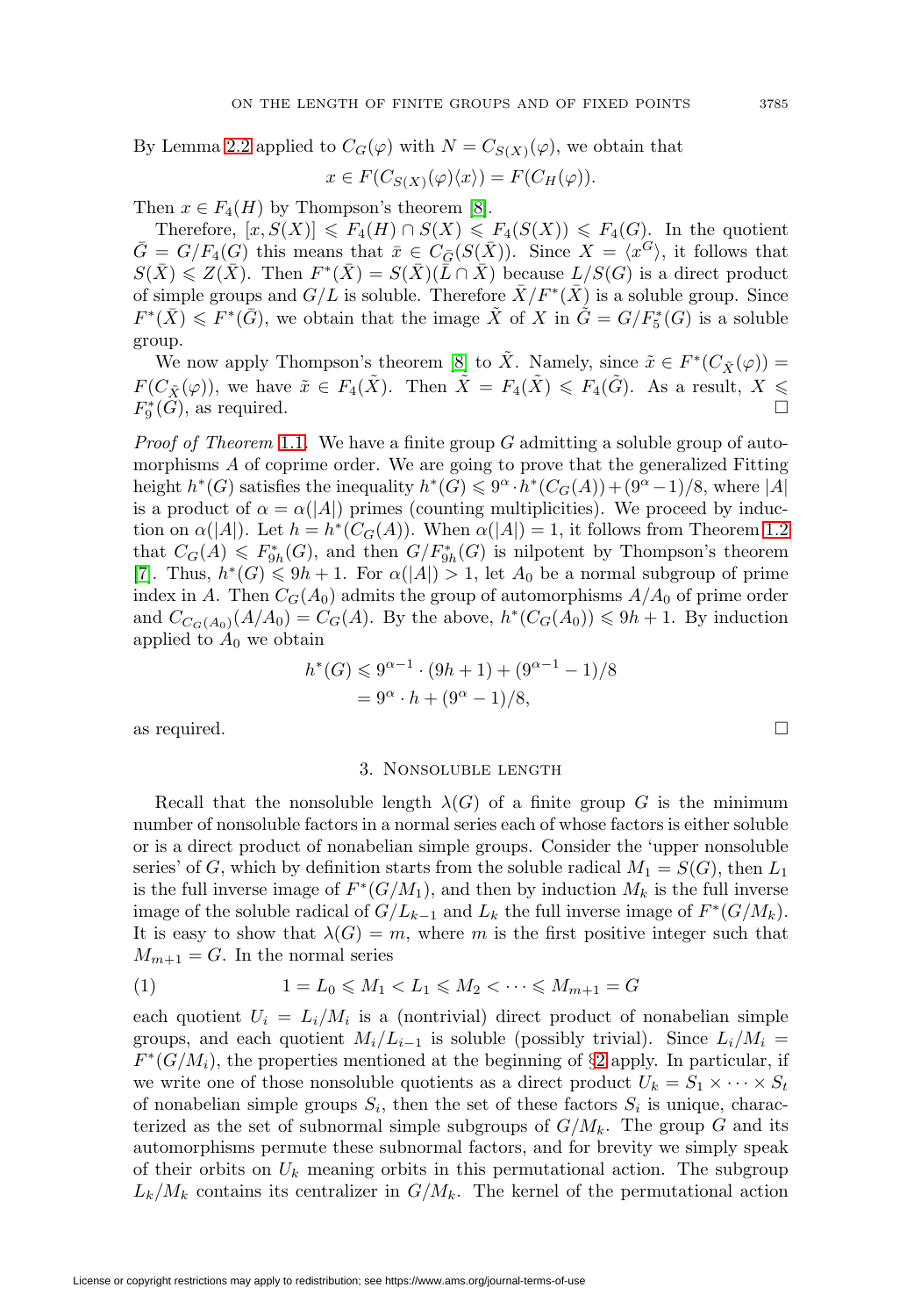of  $G/L_k$  on  $\{S_1,\ldots,S_t\}$  is soluble by Lemma [2.1.](#page-2-0) Therefore the inverse image of this kernel is contained in  $M_{k+1}$ . We shall routinely use this fact without special references.

We shall need the following technical lemma.

<span id="page-5-3"></span>**Lemma 3.1.** Let  $N$  be a normal subgroup of a finite group  $G$  and  $K/N$  a simple subnormal subgroup of  $G/N$ . Let D be a subgroup of G such that  $K = DN$ . Suppose that  $D \leqslant L_j(G)N$  and  $D \nleqslant M_j(G)N$ . Then  $[D, D^x]NM_j(G) = KM_j(G)$  for any  $x \in L_j(G)N$ .

*Proof.* We can pass to the quotient  $G/M_i(G)$  and without loss of generality assume that  $j = 1$  and G has no nontrivial normal soluble subgroups. It follows that  $K = SN$ , where S is a subnormal simple subgroup of G (contained in  $L_1(G)$ ). The group  $N$  permutes the subnormal simple factors of  $L_1$  contained in  $K$  and normalizes  $L_1 \cap N$ ; therefore N also normalizes S. Hence,  $K = S \times N$ . Now it is clear that the projection of D onto S is equal to S and hence so is that of  $D<sup>x</sup>$  for any  $x \in L_1(G)N$ . Hence the projection of  $[D, D^x]$  also equals S, as S is nonabelian simple.  $\Box$ 

*Proof of Theorem* [1.3.](#page-1-2) We have a finite group  $G$  admitting a group of automorphisms A of coprime order. We wish to show that its nonsoluble length  $\lambda(G)$  is bounded in terms of  $\lambda(C_G(A))$  and the number of prime factors of |A| counting multiplicities. We can of course assume that  $G$  is nonsoluble, whence  $A$  then has odd order and therefore is soluble by the Feit–Thompson theorem. The result will follow from the case of  $|A|$  being a prime by straightforward induction on  $|A|$ . Thus the bulk of the proof is the following proposition.

<span id="page-5-2"></span>**Proposition 3.2.** Suppose that a finite group G admits an automorphism  $\varphi$  of prime order p coprime to |G| such that  $[G, \varphi] = G$ . Then  $\lambda(G) \leq \lambda(C(\varphi)) + 1$ .

Clearly, we can assume that G is nonsoluble; in particular,  $|\varphi| \geq 3$ .

We consider the 'upper nonsoluble series' for  $C_G(\varphi)$  constructed in the same way as  $(1)$  was constructed for  $G$ , with its terms denoted by

<span id="page-5-0"></span>
$$
(2) \t 1 = \lambda_0 \leqslant \mu_1 < \lambda_1 \leqslant \mu_2 < \cdots \leqslant \mu_{l+1} = C_G(\varphi),
$$

so that the quotients  $\lambda_i/\mu_i$  are (nontrivial) direct products of nonabelian simple groups, and the quotients  $\mu_i/\lambda_{i-1}$  (possibly trivial) are soluble. Our task is to show that the nonsoluble length  $\lambda(G)$  of G, which is equal to m in [\(1\)](#page-4-0), is at most  $\lambda(C_G(\varphi)) + 1$ , that is, at most  $l + 1$ .

<span id="page-5-1"></span>**Lemma 3.3.** For every  $k \leq m - 1$ , the automorphism  $\varphi$  has nontrivial orbits (of length  $p = |\varphi|$  on the quotient  $U_k$ .

*Proof.* For  $k \leq m - 1$ , the group  $G/L_k$  is nonsoluble and therefore by Lemma [2.1](#page-2-0) acts nontrivially by permutations on the set of subnormal simple factors of  $U_k$ . Since  $G = [G, \varphi]$  by hypothesis, the automorphism  $\varphi$  also has nontrivial orbits (of course, of length  $p = |\varphi|$ ) on the set of these factors. Indeed, if  $\varphi$  belonged to the kernel of the permutational action of  $G(\varphi)$ , then  $[G, \varphi]$  would also belong to this kernel, which is a normal subgroup.  $\square$ 

Consider one of the nonsoluble quotients  $U_k = L_k/M_k$  such that the automorphism  $\varphi$  has a nontrivial orbit  $\{S_1,\ldots,S_p\}$  of length  $p = |\varphi|$  on the set of subnormal factors of  $U_k$ . Let  $S = S_1 \times \cdots \times S_p$ , and let  $D = C_S(\varphi)$  be the diagonal subgroup of S, which is a nonabelian simple group (isomorphic to  $S_1$ ).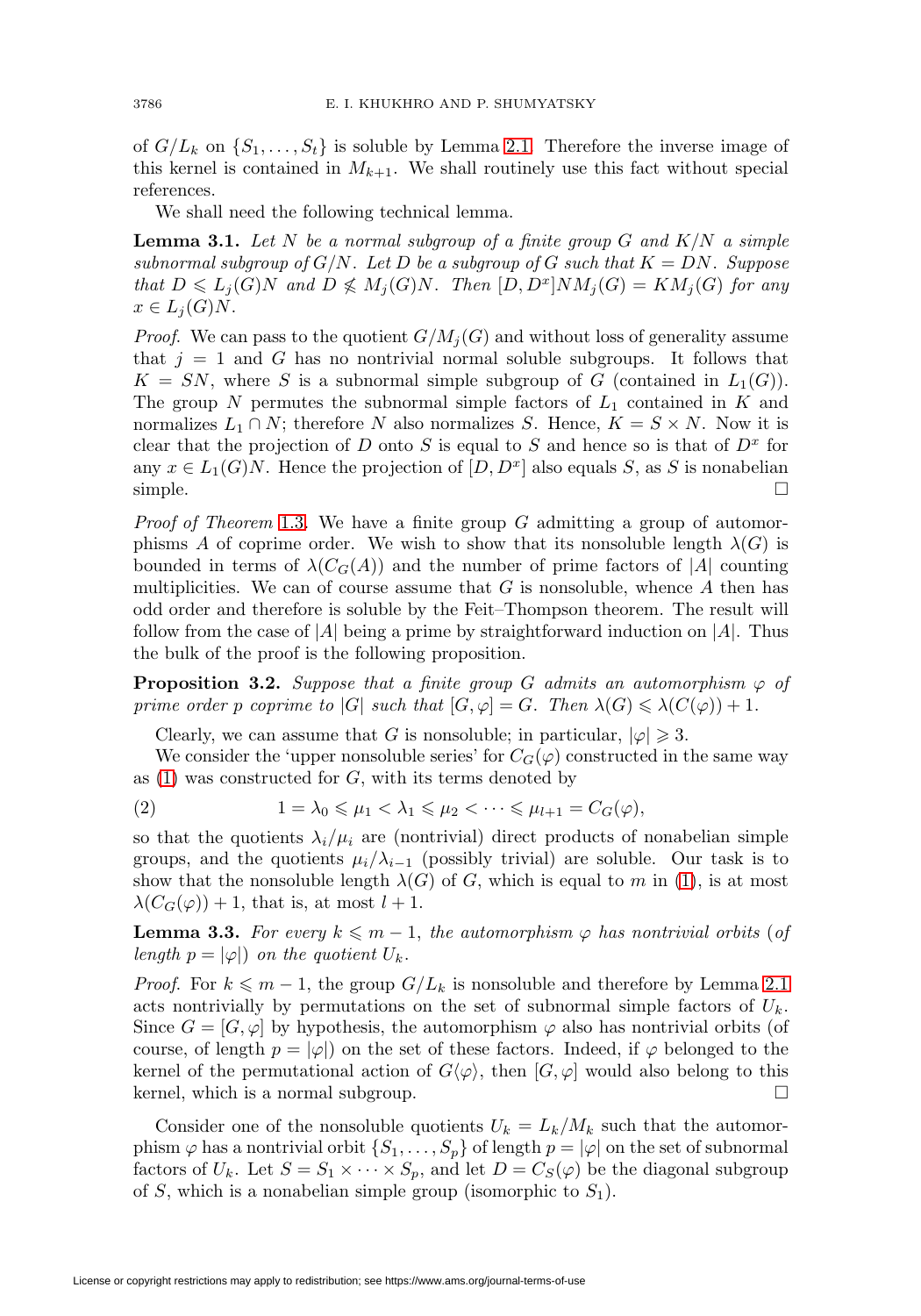<span id="page-6-0"></span>**Lemma 3.4.** There is an index i such that for any  $\varphi$ -invariant subgroup F with  $FM_k/M_k \geqslant D$  there is a subgroup  $\hat{D} \leqslant C_F(\varphi)$  such that

- (1)  $\hat{D}M_k/M_k = D,$
- (2)  $\hat{D} \leqslant \lambda_i M_k$ ,
- (3)  $\hat{D} \nleq \mu_i M_k$ .

*Proof.* Recall that since the action of  $\varphi$  on G is coprime, the fixed points of  $\varphi$  in any  $\varphi$ -invariant section are images of fixed points of  $\varphi$  in G. Let  $\tilde{D}$  be any subgroup of  $C_F(\varphi)$  such that  $\tilde{D}M_k/M_k = D$ .

Consider the quotient  $\bar{G} = G/M_k$ . The images  $\bar{\lambda}_i$  and  $\bar{\mu}_i$  of the terms of the series [\(2\)](#page-5-0) form a normal series of  $C_G(\varphi)M_k/M_k$  with  $\bar{\lambda}_i/\bar{\mu}_i$  being direct products (possibly empty) of nonabelian simple groups, and  $\bar{\mu}_i/\bar{\lambda}_{i-1}$  being soluble. Since  $D = DM_k/M_k$  is a nonabelian simple subgroup of  $C_G(\varphi)M_k/M_k$ , there is an index i such that  $D \leq \bar{\lambda}_i$  and  $D \nleq \bar{\mu}_i$ . This means that  $\tilde{D} \leq \lambda_i M_k$  and  $\tilde{D} \nleq \mu_i M_k$ .  $\square$ 

We fix the notation  $\hat{D}$  for a subgroup of  $C_F(\varphi)$  constructed for a diagonal subgroup D of a nontrivial  $\varphi$ -orbit in  $U_k = L_k/M_k$  in accordance with Lemma [3.4](#page-6-0) (for some  $F$ ); we choose  $D$  to be minimal by inclusion subject to satisfying Lemma [3.4.](#page-6-0) We then say for brevity that  $\hat{D}$  corresponds to  $D$  (with or without specifying for which F); these subgroups will also be denoted by  $D_k = D$  and  $D_k = D$ , where the index only indicates the level of the quotient  $U_k = L_k/M_k$ . The subgroups  $\hat{D}_k$ can be chosen in a special way described in the following lemma. Note that since  $\hat{D}_k \leqslant C_G(\varphi)$ , the subgroup  $\hat{D}_k$  permutes the orbits of  $\varphi$  in its permutational action on the set of simple subnormal factors of  $U_{k-1}$ .

<span id="page-6-1"></span>**Lemma 3.5.** Suppose that  $k \geq 2$  and  $D_k$  is a diagonal subgroup in a nontrivial  $\varphi$ -orbit on  $U_k$ . Then there exists a subgroup  $\hat{D}_k$  corresponding to  $D_k$  that does not stabilize some nontrivial  $\varphi$ -orbits on  $U_{k-1}$ .

*Proof.* Note that the automorphism  $\varphi$  does have nontrivial orbits on  $U_{k-1}$  by Lemma [3.3.](#page-5-1)

Recall that  $D_k = C_S(\varphi)$  is the 'diagonal' in some  $S = S_1 \times \cdots \times S_p$ , where  $S_i^{\varphi} =$  $S_{i+1 \pmod{p}}$ . Choose a minimal  $\varphi$ -invariant subgroup  $\hat{S}$  such that  $\hat{S}M_k/M_k = S$ . (Subgroups with these properties obviously do exist: say, the inverse image of S.) Let  $\hat{D}_k \leqslant C_{\hat{S}}(\varphi)$  be the subgroup corresponding to  $D_k$  for  $F = \hat{S}$  in the sense of Lemma [3.4.](#page-6-0) We claim that  $\hat{D}_k$  is a required subgroup. We argue by contradiction: suppose that  $D_k$  stabilizes all nontrivial  $\varphi$ -orbits on  $U_{k-1}$ . Let  $\{R_1,\ldots,R_p\}$  be a nontrivial  $\varphi$ -orbit on  $U_{k-1}$ . Since the centralizer of  $\varphi$  as a cycle of length p in the symmetric group on p symbols is  $\langle \varphi \rangle$  and p is coprime to  $|G|$ , it follows that  $\hat{D}_k$ must leave each factor  $R_1, \ldots, R_p$  fixed.

On the other hand, since the kernel of the permutational action on  $U_{k-1}$  is contained in  $M_k$  by Lemma [2.1,](#page-2-0) there is an element  $d \in D_k \setminus M_k$  that moves some of the subnormal simple factors of  $U_{k-1}$ . Let  $R_0$  be such a factor that is fixed by  $\varphi$  but moved by d.

In the permutational action of  $\hat{S}\langle\varphi\rangle$  on the set of subnormal factors of  $U_{k-1}$ , we now focus on the action of  $\hat{S}\langle\varphi\rangle$  on its orbit containing  $R_0$ . Since S is the only proper normal subgroup of  $S(\varphi)$  and  $d \notin M_k$ , the kernel of this transitive action is contained in  $\hat{S} \cap M_k$ ; in particular,  $\varphi$  acts nontrivially. Let H be the stabilizer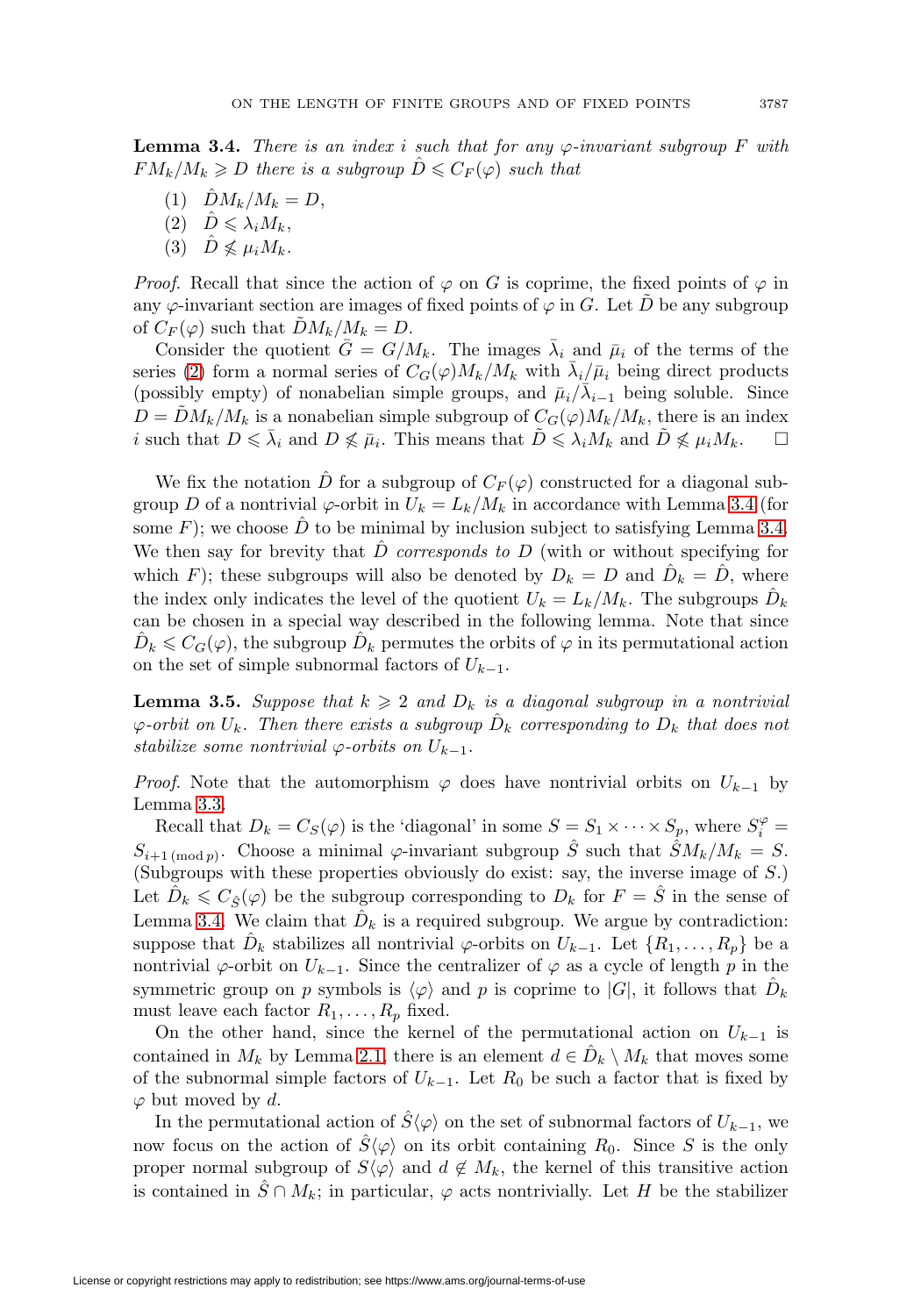of  $R_0$  in  $\hat{S}\langle\varphi\rangle$ . We have  $\varphi \in H$ , but H does not contain  $\hat{S}$ , as it does not contain  $d \in \hat{D}_k$ . Since  $\varphi$  acts nontrivially, there are elements  $x \in \hat{S}$  such that  $\varphi \notin H^x$ . We claim that

<span id="page-7-0"></span>
$$
(3) \t\t S \leqslant H M_k / M_k.
$$

Indeed, by our supposition, whenever  $\varphi \notin H^y$  for  $y \in \hat{S}$ , we must have  $\hat{D}_k \leq$  $H^y$ . In other words,  $[\varphi, x] \notin H$  implies  $\hat{D}_k^x \leq H$ . First assume that there is no x with this property whose image modulo  $M_k$  is a nontrivial element of  $S_1$ . Then  $[S_1, \varphi] \leq \bar{H}$ , where  $\bar{H} = H\tilde{M}_k/M_k$ . We obtain that modulo  $M_k$ , in the coordinates of  $S_1 \times \cdots \times S_p$ , all elements  $(a, a^{-1}, 1, \dots)$  are in  $\overline{H}$ . (Henceforth in this paragraph the dots denote 1s.) Multiplying  $(a, a^{-1}, 1, \ldots)$  by  $(b, b^{-1}, 1, \ldots)$  and then by  $((ab)^{-1}, (ab), 1, \ldots)$  for some noncommuting elements  $a, b \in S_1$ , we obtain an element  $(1, g, 1, ...) \in \overline{H}$  with  $g \neq 1$ . Then conjugating by  $(1, a, a^{-1},...) \in \overline{H}$ we obtain  $(1, S_2, 1, \ldots) \leqslant \bar{H}$ . Here the element  $(1, a, a^{-1}, \ldots)$  belongs to  $\bar{H}$  because  $(1, a, a^{-1},...)=(a, a^{-1}, 1, \ldots)^{\varphi} \in H^{\varphi}=H$ , as  $\varphi \in H$ ; also recall that  $|\varphi|>2$ . From  $(1, S_2, 1, ...) \leq \overline{H}$  by the action of  $\varphi$  we obtain  $S \leq \overline{H}$ .

Thus we can assume that there is  $x \in \hat{S}$  whose image modulo  $M_k$  is a nontrivial element of  $S_1$  such that  $[\varphi, x] \notin H$ , and therefore,  $\hat{D}_k^x \leq H$ . This means that modulo  $M_k$ , in the coordinates of  $S_1 \times \cdots \times S_p$ , all elements  $(b^x, b, b, \dots)$  lie in  $\overline{H}$ and there is b with  $b^x \neq b$ . Using the action of  $\varphi$  we obtain  $(b, b^x, b, \dots) \in \overline{H}$ , whence  $(c, c^{-1}, 1, \dots) \in \overline{H}$  for  $c = [b, x] \neq 1$ . Conjugating by  $(b, b, b^x, \dots)$  we obtain  $(c^b, (c^{-1})^b, 1, \dots) \in \overline{H}$  for any b. We can choose  $b_1, b_2 \in S_1$  such that  $[c^{b_1}, c^{b_2}] \neq 1$  and therefore also  $[(c^{-1})^{b_1}, c^{b_2}] \neq 1$ . We conjugate  $(c^{b_1}, (c^{-1})^{b_1}, 1, \dots)$ by  $(1, c^{b_2}, \dots)$  and obtain  $(c^{b_1}, ((c^{-1})^{b_1})^{c^{b_2}}, 1, \dots) \in \overline{H}$ . Multiplying by the inverse of  $(c^{b_1}, (c^{-1})^{b_1}, 1, \ldots)$  we obtain  $(1, g, 1, 1, \ldots) \in \overline{H}$  with  $g \neq 1$ . Conjugating by  $(b^x, b, b, \dots)$  for all b we again obtain  $S_2 \leq \tilde{H}$ , and then  $S \leq \tilde{H}$ , completing the proof of [\(3\)](#page-7-0).

Now consider  $H \cap \hat{S}$ , which is a  $\varphi$ -invariant subgroup. By [\(3\)](#page-7-0) above,  $\hat{S} \leq H M_k$ ; we claim that also  $\hat{S} \leqslant (H \cap \hat{S})M_k$ . For any  $s \in \hat{S}$  we have  $s = ha$  for  $h \in H$ and  $a \in M_k$ . But  $H \leq \hat{S}\langle \varphi \rangle$ , so  $h = s_1\varphi^i$  for some i and  $s_1 \in \hat{S}$ , and then  $s = s_1\varphi^i a$ . Clearly,  $\varphi^i = 1$ , so  $s = s_1a$ , where  $s_1 = h \in H \cap \hat{S}$ . Finally,  $H \cap \hat{S}$  is a proper subgroup of  $\hat{S}$ , since  $d \notin H$ . This contradicts the choice of  $\hat{S}$  as a minimal  $\varphi$ -invariant subgroup such that  $\hat{S}M_k/M_k = S$ .

*Proof of Proposition* [3.2.](#page-5-2) The idea is to construct a chain of subgroups  $D_{m-1}, \ldots$ ,  $D_1$ , working from the second highest quotient in [\(1\)](#page-4-0) downwards, in such a way that each of them 'marks' a strictly higher quotient among the  $\lambda_i/\mu_i$  in the series [\(2\)](#page-5-0) of  $C_G(\varphi)$  than the next one with a smaller index.

The proposition is obviously correct if  $m \leq 1$ . Therefore we assume that  $m \geq 2$ . By Lemma [3.3](#page-5-1) the automorphism  $\varphi$  has a nontrivial orbit on the set of subnormal factors of  $L_{m-1}/M_{m-1}$ . If  $m \geq 3$ , let  $\hat{D}_{m-1} \leq C_G(\varphi)$  be a subgroup of level  $m-1$  constructed by Lemma [3.5](#page-6-1) in such a way that  $\hat{D}_{m-1}$  does not stabilize some nontrivial  $\varphi$ -orbit on  $L_{m-2}/M_{m-2}$ . Let  $D_{m-2}$  be the diagonal in one of these orbits which is not stabilized by  $\hat{D}_{m-1}$ . Then let  $\hat{D}_{m-2} \leqslant C_G(\varphi)$  be a subgroup of level  $m-2$  corresponding to  $D_{m-2}$  by Lemma [3.5](#page-6-1) that does not stabilize some nontrivial  $\varphi$ -orbit on  $L_{m-3}/M_{m-3}$ . Continuing in this manner, we obtain a sequence of subgroups  $D_{m-1},\ldots,D_1$  such that for every k the subgroup  $\hat{D}_k$  is constructed by Lemma [3.5](#page-6-1) from the diagonal  $D_k$  of a nontrivial  $\varphi$ -orbit on the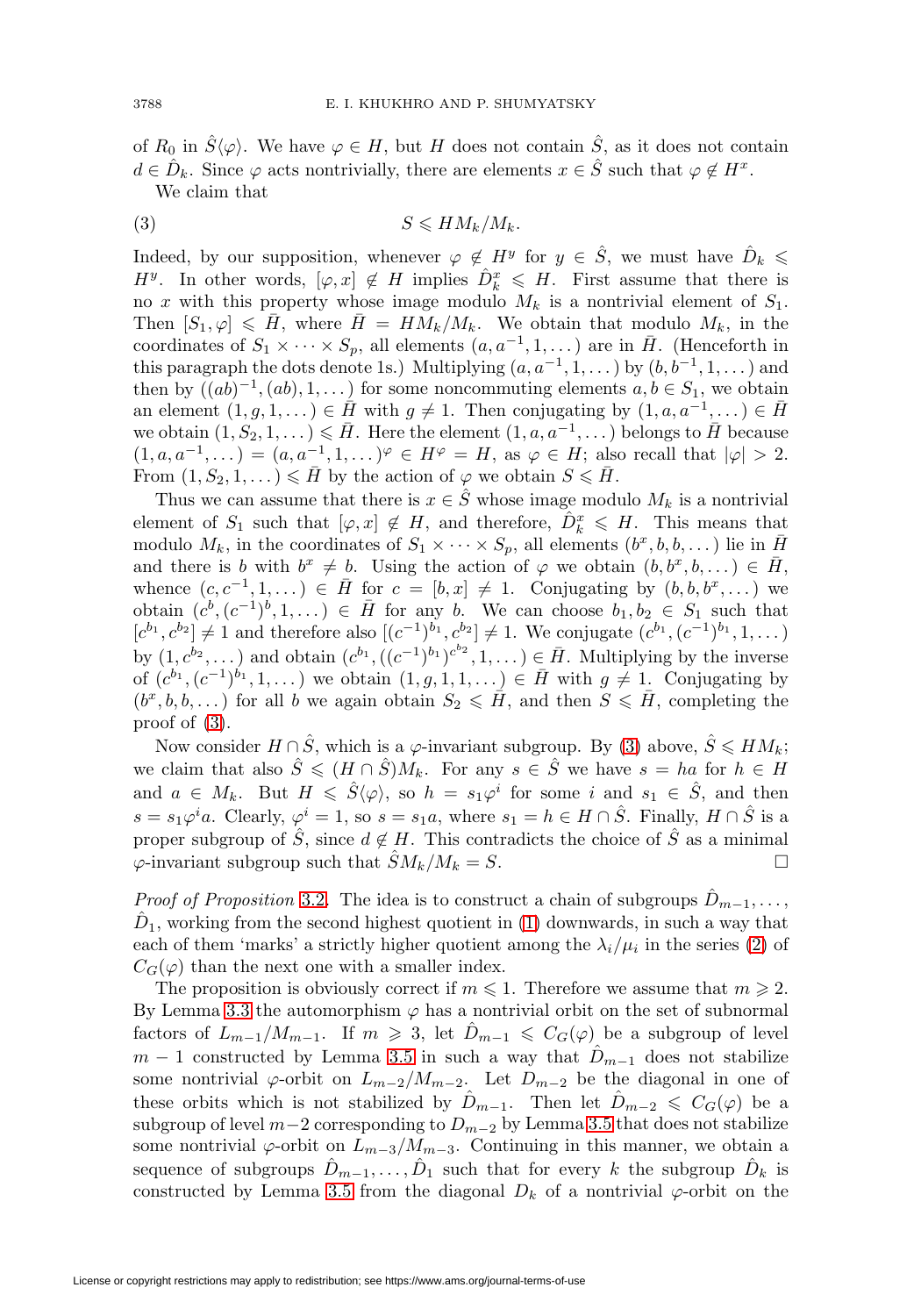subnormal factors of  $L_k/M_k$ , which is not stabilized by  $D_{k+1}$ . Therefore for every  $k \geqslant 2$  there exists  $x \in \hat{D}_k$  such that  $D_{k-1}^x$  is the 'diagonal' in a different orbit from the orbit where  $D_{k-1}$  is the 'diagonal'. Then of course,

<span id="page-8-2"></span>(4) 
$$
[\hat{D}_{k-1}, \hat{D}_{k-1}^x] \leq M_{k-1}.
$$

We claim that  $\hat{D}_k$  is not contained in  $\mu_k M_k$  for  $k = 1, \ldots, m - 1$ . Clearly,  $\hat{D}_1 \nleq$  $\mu_1M_1$ , since  $\hat{D}_1$  is not soluble. By induction suppose that  $\hat{D}_{k-1} \nleq \mu_{k-1}M_{k-1}$ . Let j be the index given by Lemma [3.4](#page-6-0) such that  $\hat{D}_{k-1} \leq \lambda_j M_{k-1}$  and  $\hat{D}_{k-1} \nleq \mu_j M_{k-1}$ . Clearly,  $k - 1 \leq j$ . Let  $N = C_G(\varphi) \cap M_{k-1}$ ; then also

<span id="page-8-3"></span>
$$
(5) \t\t\t\t\t\hat{D}_{k-1} \nleq \mu_j N.
$$

To perform the induction step we argue by contradiction and suppose that  $\hat{D}_k \leqslant$  $\mu_k M_k$ . Since  $\mu_k/\lambda_{k-1}$  is soluble and  $D_k M_k/M_k = D_k$  is nonabelian simple, we must have  $\hat{D}_k \leq \lambda_{k-1} M_k$ . Since  $k-1 \leqslant j$ , it follows that  $\hat{D}_k \leqslant \lambda_j M_k$  and therefore  $\hat{D}_k \leqslant \lambda_j (M_k \cap C_G(\varphi)).$ 

The group  $C_G(\varphi)$  acts on the set of simple factors of the image of  $\lambda_j/\mu_j$  in  $C_G(\varphi)/N$ . By the above, the image  $D_{k-1}$  of  $\hat{D}_{k-1}$  is one of these factors. Clearly,  $\lambda_i$  is in the kernel of this action by Lemma [3.1.](#page-5-3) It is easy to see that the image of  $L_{k-1} \cap C_G(\varphi)$  stabilizes  $D_{k-1}$  and therefore as a normal subgroup is in the kernel of the action on the orbit containing  $D_{k-1}$ . Since  $M_k/L_{k-1}$  is soluble, we obtain that the image of  $\lambda_j(M_k \cap C_G(\varphi))$  in this action on the orbit containing  $D_{k-1}$  is a soluble group. But  $\hat{D}_k \leqslant \lambda_j(M_k \cap C_G(\varphi))$ , so the image of  $\hat{D}_k$  is soluble. By minimality this image is actually trivial. Then [\(4\)](#page-8-2) implies  $\hat{D}_{k-1} \leq \mu_j N$ , in contradiction with [\(5\)](#page-8-3).

Thus, indeed  $\hat{D}_k$  is not contained in  $\mu_k M_k$  for  $k = 1, \ldots, m-1$ . In particular,  $D_{m-1}$  is not contained in  $\mu_{m-1}M_{m-1}$ , and therefore  $\lambda_{m-1}\neq \mu_{m-1}$ , whence  $\lambda(C_G(\varphi)) \geqslant m-1.$ 

We now complete the proof of Theorem [1.3.](#page-1-2) Actually we prove by induction on  $\alpha = \alpha(|A|)$  that  $\lambda(G) \leq 2^{\alpha}(\lambda(C_G(A)) + 1) - 1$ . Let  $\lambda = \lambda(C_G(A))$  for brevity. When  $\alpha(|A|) = 1$ , that is,  $A = \langle \varphi \rangle$  is of prime order, then  $\lambda([G, \varphi]) \leq \lambda + 1$ by Proposition [3.2.](#page-5-2) Then  $\lambda(G) \leq 2\lambda + 1$ , since  $G = [G, \varphi]C_G(\varphi)$  and  $[G, \varphi]$  is a normal subgroup. For  $\alpha(|A|) > 1$ , let  $A_0$  be a normal subgroup of prime index in A. Then  $C_G(A_0)$  admits the group of automorphisms  $A/A_0$  of prime order and  $C_{C_G(A_0)}(A/A_0) = C_G(A)$ . By the above,  $\lambda(C_G(A_0)) \leq 2\lambda + 1$ . It remains to apply the induction hypothesis to  $A_0$ :

$$
\lambda(G) \leq 2^{\alpha - 1} (\lambda(C_G(A_0)) + 1) - 1 \leq 2^{\alpha - 1} (2\lambda + 1 + 1) - 1
$$
  
=  $2^{\alpha - 1} \cdot 2\lambda + 2^{\alpha - 1} \cdot 2 - 1 = 2^{\alpha} (\lambda + 1) - 1.$ 

### **ACKNOWLEDGEMENT**

The authors thank the referee for a careful reading and helpful comments.

#### **REFERENCES**

- <span id="page-8-0"></span>[1] P. Hall and Graham Higman, On the p-length of p-soluble groups and reduction theorems for Burnside's problem, Proc. London Math. Soc. (3) **6** (1956), 1–42. M[R0072872 \(17,344b\)](http://www.ams.org/mathscinet-getitem?mr=0072872)
- <span id="page-8-1"></span>[2] B. Huppert, Endliche Gruppen. I (German), Die Grundlehren der Mathematischen Wissenschaften, Band 134, Springer-Verlag, Berlin-New York, 1967. M[R0224703 \(37 #302\)](http://www.ams.org/mathscinet-getitem?mr=0224703)